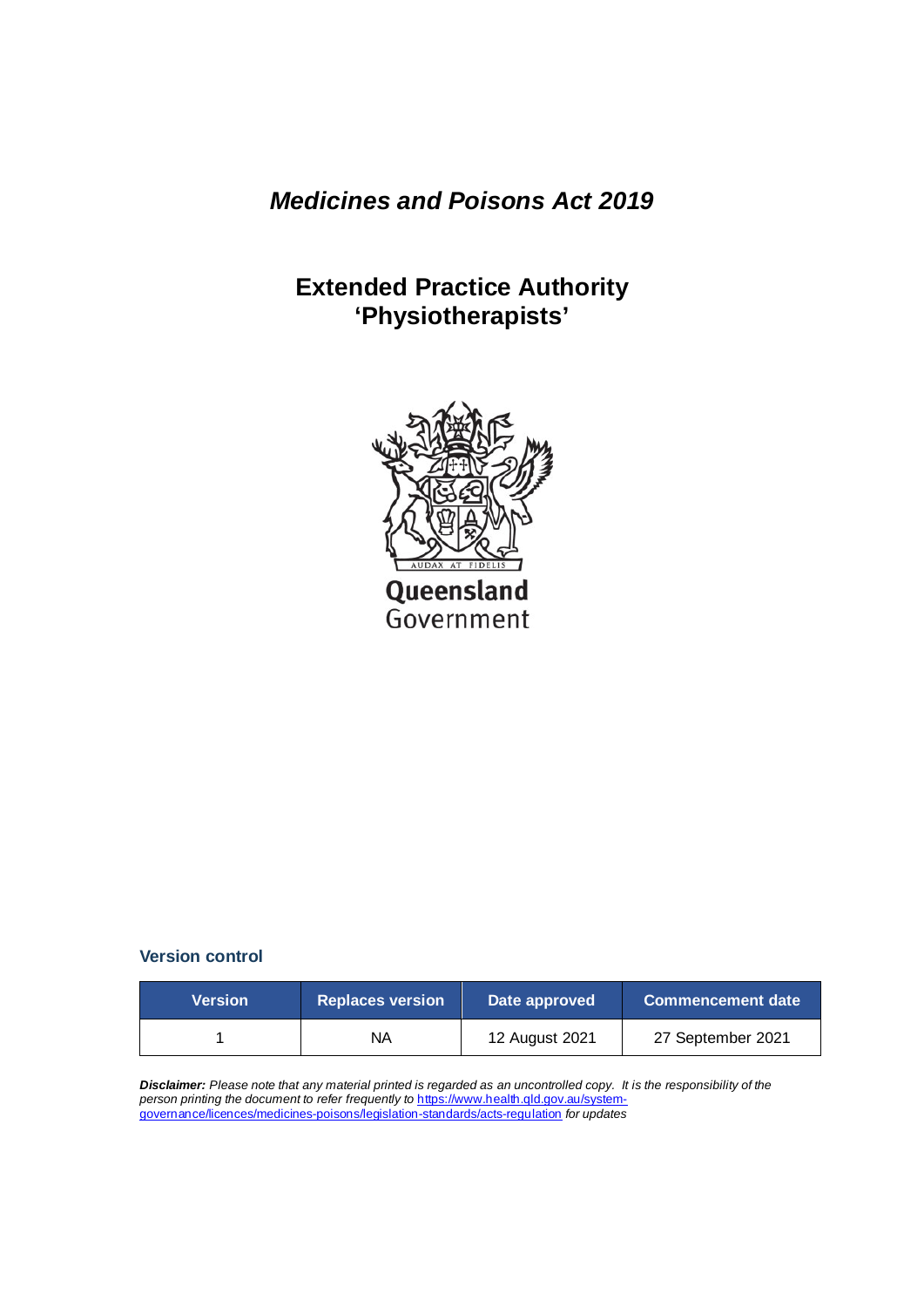### **Extended Practice Authority 'Physiotherapists'**

This extended practice authority has been made by the Director General, Queensland Health under section 232 of the *Medicines and Poisons Act 2019*. It states the scope of the regulated activities with the regulated substances which a physiotherapist is authorised to carry out for the purposes described in the table in Schedule 12, Part 4 of the Medicines and Poisons (Medicines) Regulation 2021.

A term used in this EPA that is defined in the *Medicines and Poisons Act 2019* or the Medicines and Poisons (Medicines) Regulation 2021, has the meaning stated in the *Medicines and Poisons Act 2019* or Medicines and Poisons (Medicines) Regulation 2021.

#### **Circumstances and conditions**

- [1](#page-1-0). A physiotherapist working in a public sector hospital emergency department<sup>1</sup> who has completed training in accordance with Appendix 1 and who has been credentialed<sup>[2](#page-1-1)</sup> to prescribe and administer by the Hospital and Health Service in which they are working, may prescribe and administer a medicine listed in Appendix 2, column 1 only:
	- a) by a route for the medicine stated in Appendix 2, column 2; and
	- b) subject to the conditions for the medicine stated in Appendix 2, column 3 (if any).
- 2. A prescription issued by a physiotherapist that authorises the supply of a medicine may only be dispensed by a pharmacist at the hospital where the physiotherapist is practising and must be annotated with the wording: **'May only be dispensed at the [name of public hospital pharmacy]'**.
- 3. Before prescribing or administering a medicine listed in Appendix 2, the physiotherapist must be familiar with the contra-indication(s) and known side effects of the medicine and advise the patient accordingly.

<span id="page-1-0"></span><sup>&</sup>lt;sup>1</sup> Emergency department means a service that meets the descriptors outlined in the Clinical Skills [Capability Framework: Emergency Services](https://www.health.qld.gov.au/__data/assets/pdf_file/0027/444276/cscf-emergency.pdf) for a Level 4 service or above.

<span id="page-1-1"></span><sup>2</sup> Credentialed in accordance with the Health Service Directive QH-HSD-034: 2014 *Credentialing and defining the scope of clinical practice*

*https://www.health.qld.gov.au/\_\_data/assets/pdf\_file/0038/670979/qh-hsd-034.pdf*.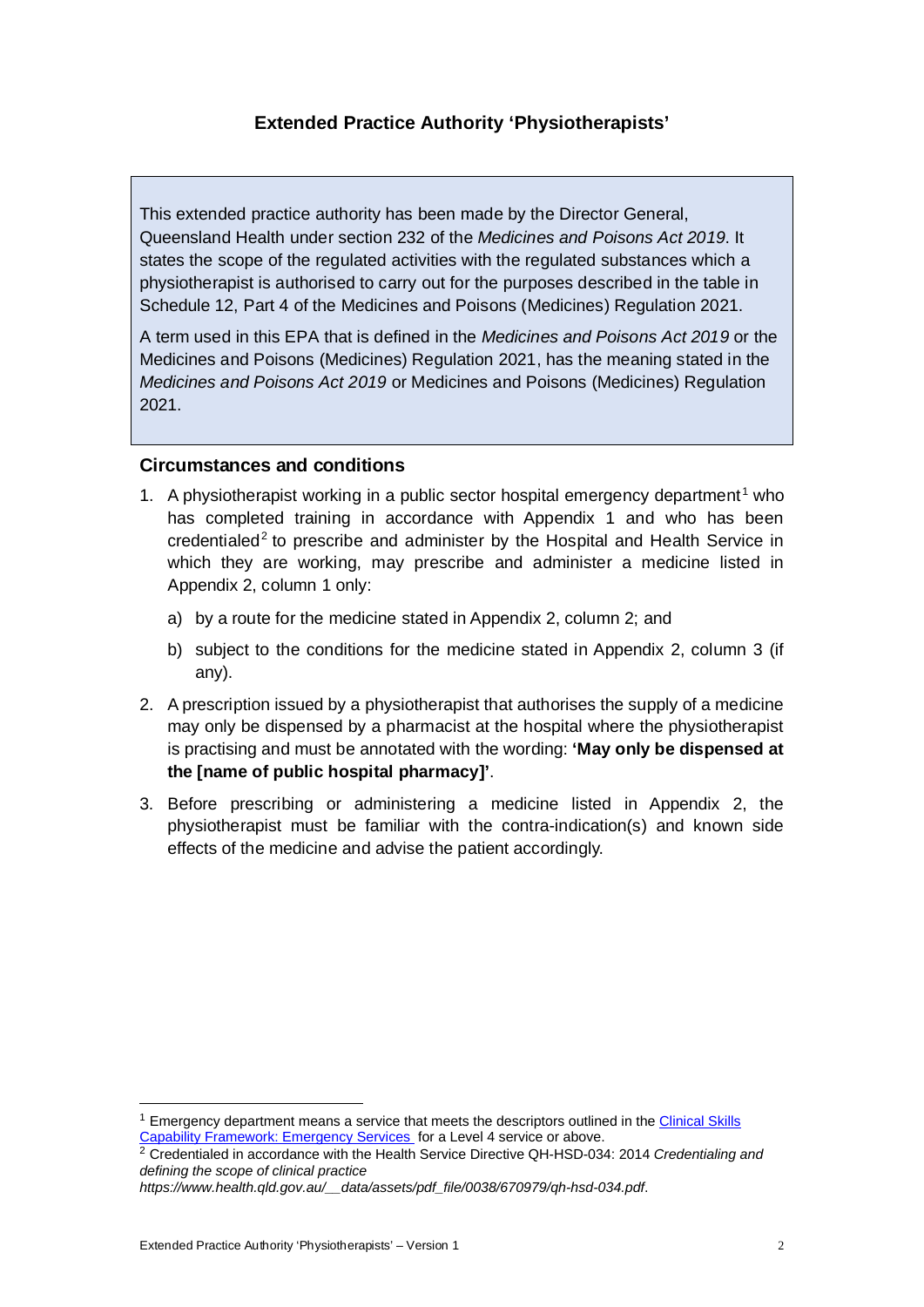### **Appendix 1 - Approved training**

Approved training is a tertiary level study program equivalent to Australian Qualifications Framework (AQF) level 8, delivered through a higher education institution accredited by the Tertiary Education Quality and Standards Agency.

The study program must cover the knowledge, skills and behaviours set out in the National Prescribing Service (NPS) Medicinewise Prescribing Competencies Framework<sup>[3](#page-2-0)</sup>. Assessment must cover the essential competencies of clinical therapeutics, safe prescribing and quality use of medicines. A period of supervised practice must be a component of the study program and the physiotherapist prescriber must be supervised by an authorised prescriber for this element.

<span id="page-2-0"></span><sup>3</sup> Available at https://www.nps.org.au/prescribing-competencies-framework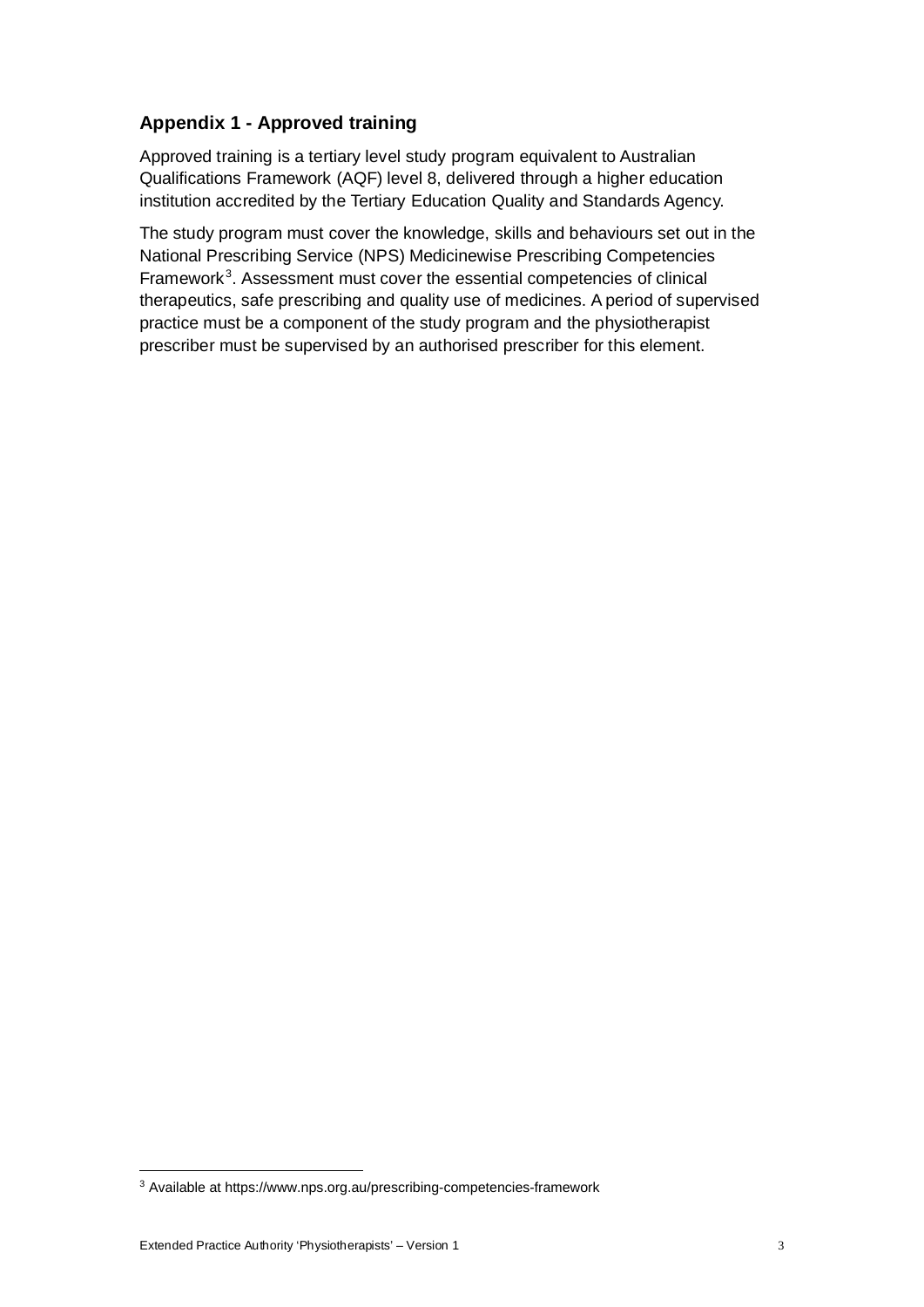# **Appendix 2 - Approved medicines**

| <b>Non-opioid analgesics</b> |                                |                                |
|------------------------------|--------------------------------|--------------------------------|
| <b>Scheduled substance</b>   | <b>Administration</b><br>route | <b>Restrictions/Conditions</b> |
| Paracetamol                  | Oral                           |                                |
| Ibuprofen                    | Oral                           |                                |
| Naproxen                     | Oral                           |                                |
| <b>Diclofenac</b>            | Oral                           |                                |
| Indometacin                  | Oral                           |                                |
| Celecoxib                    | Oral                           |                                |

| <b>Opioid analgesics</b>           |                                |                                |
|------------------------------------|--------------------------------|--------------------------------|
| <b>Scheduled substance</b>         | <b>Administration</b><br>route | <b>Restrictions/Conditions</b> |
| Paracetamol + Codeine<br>phosphate | Oral                           |                                |
| Codeine phosphate                  | Oral                           |                                |
| Tramadol                           | Oral                           |                                |
| Oxycodone                          | Oral                           |                                |
| Tapentadol                         | Oral                           |                                |
| Oxycodone + naloxone               | Oral                           |                                |

| <b>Inhaled analgesics</b>  |                                |                                                             |
|----------------------------|--------------------------------|-------------------------------------------------------------|
| <b>Scheduled substance</b> | <b>Administration</b><br>route | <b>Restrictions/Conditions</b>                              |
| Nitrous oxide and oxygen   | Inhalation                     | A mixture containing up to 70%<br>nitrous oxide with oxygen |

| <b>Local anaesthetics</b>  |                                |                                |
|----------------------------|--------------------------------|--------------------------------|
| <b>Scheduled substance</b> | <b>Administration</b><br>route | <b>Restrictions/Conditions</b> |
| Lidocaine (lignocaine)     | Subcutaneous<br>injection      |                                |